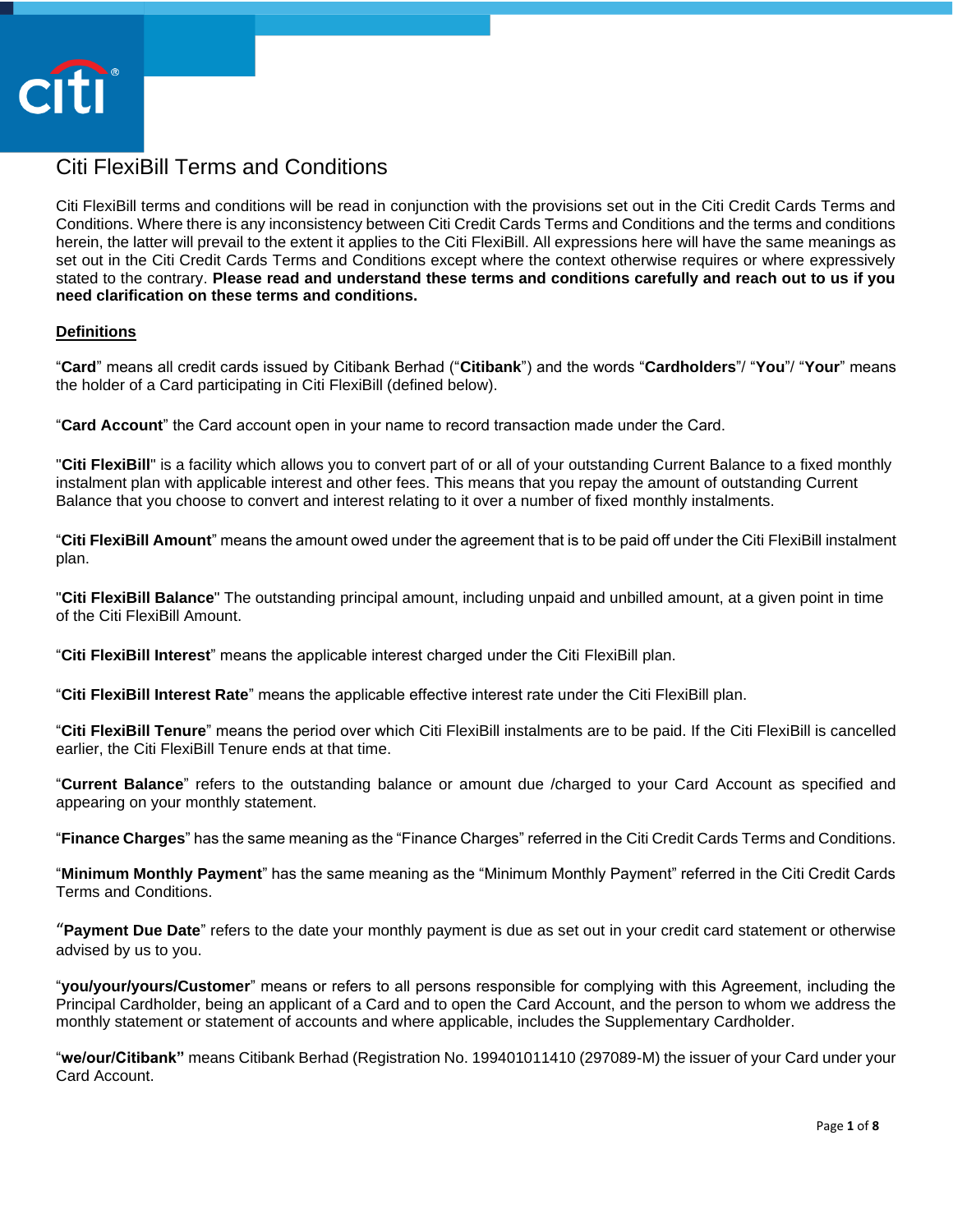

You agree to the following terms and conditions:

## **Citi FlexiBill**

Citi FlexiBill allows you to convert part of or all of your outstanding Current Balance which has not passed its Payment Due Date to a fixed monthly instalment plan with applicable interest and other fees. This means that you repay the amount of outstanding Current Balance that you choose to convert and interest relating to it over a number of fixed monthly instalments.

## **Eligibility**

- 1) You may be eligible for Citi FlexiBill if you have a valid Card Account. Such Card Account must be in good standing and you warrant that there are no changes or adverse circumstances which may materially and/or adversely affect your ability to perform or discharge your obligations under the Citi Credit Cards Terms and Conditions and these terms and conditions (if approved).
- 2) For the avoidance of doubt:
	- a) you may be considered of good credit standing if you have not:
		- i) defaulted in any payment by the Payment Due Date;
		- ii) exceeded your card credit limit; and/or
		- iii) you have not defaulted in any other facilities granted by us.
	- b) our approval of your application may be subject to, among others:
		- i) the status of your account;
		- ii) our discretion as we reasonably deem fit in any case.
- 3) There may be additional minimum acceptance criteria a cardmember must meet as determined by Citi when applying for Citi FlexiBill.

## **Application**

- 4) You may apply for a Citi FlexiBill at any time by:
	- a) contacting CitiPhone Banking at any time and making a verbal application to the CitiPhone Banking Officer; or
	- b) making a verbal application to Citibank's telemarketing team; or
	- c) applying on Citi Mobile® App or Citibank Online; or
	- d) any other form we prescribe to make such an application.
- 5) The minimum amount eligible for each Citi FlexiBill application which is RM1,000. This minimum limit may be varied by Citi at any time by giving you adequate prior written notice.
- 6) Citi FlexiBill does not apply to cash and cash based transactions, instalment amounts payable under other Citibank programmes such as Citibank Easy Pay Plan (EPP), Citi Quick Cash, Citi PayLite, other ongoing Citi FlexiBill instalment, annual fees, carry forward balances and other charges charged by us under this agreement.
- 7) The choice of the Citi FlexiBill Tenure is as follows (subject to change by us by giving you adequate prior written notice):

| Citi FlexiBill Amount | Choice of Citi FlexiBill Tenure           |
|-----------------------|-------------------------------------------|
| RM1000 and above      | 6, 9, 12, 18, 24, 30, 36, 48 or 60 months |
|                       | (subject to eligibility)                  |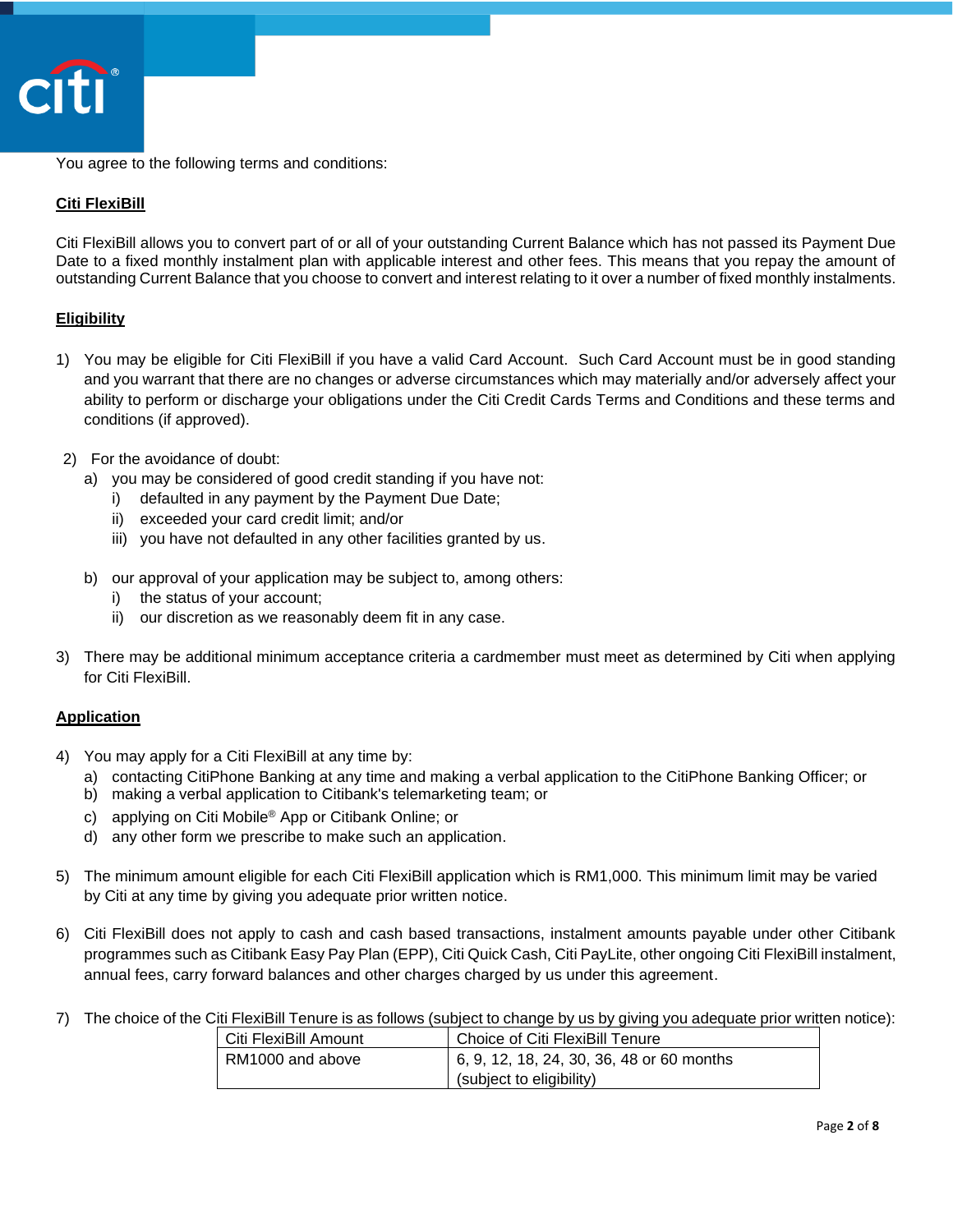

- 8) The Citi FlexiBill Amount will be considered to be utilisation of your existing available credit limit. For the avoidance of doubt, your credit limit will be made available to you again upon repayment of the Citi FlexiBill Monthly Instalment amount.
- 9) Unless stated otherwise, Citi FlexiBill Amount will not earn any Citi loyalty rewards including rewards point(s) and/ or cash back accumulation.

## **Repayments**

- 10) Citi FlexiBill shall be repaid in monthly instalments over the Citi FlexiBill Tenure. The Citi FlexiBill Monthly Instalments will be billed to your Card Account and reflected in your monthly statement of account as a normal charge to your Card Account and be payable by you in accordance with the relevant terms and conditions.
- 11) Citi FlexiBill Interest is payable on the Citi FlexiBill Amount and for the duration of the Citi FlexiBill Tenure. The Citi FlexiBill interest is computed based on the agreed effective interest rate (Citi FlexiBill Interest Rate) on a reducing balance repayment method basis.
	- a) For the avoidance of doubt, the first month's interest will be calculated based on the effective interest rate and prorated on a 365 days and on a 366 days basis in a leap year from one day after the approval date until the next immediate statement cycle date and will be reflected (together with any fees or charges) in the next immediate monthly statement.
	- b) The subsequent monthly instalment shall be a fixed amount and consists of both principal and interest where the interest component of each monthly instalment is computed by: effective interest rate x outstanding principal amount ÷ 12 months, save for the final month's interest component, which is computed by: equal monthly instalment amount – outstanding principal.
- 12) The first and subsequent monthly instalments form part of the Minimum Monthly Payment which must be settled by you on or before Payment Due Date. Please refer to the section under **Provisions in relation to payment of Monthly Instalment** below for further information.

## *Illustration of the monthly repayment calculation:*

Customer chooses Citi FlexiBill amount of RM1,000 for a 12-months tenure with a corresponding effective interest rate of 16.9% per annum on 15th August 2021. Under this instalment plan, the Citi FlexiBill monthly instalment payable over 12 months will be RM91.16 and the total repayment amount at the end of 12 months will be RM1,100.87.

| <b>Month</b> | Outstanding<br><b>Principal (RM)</b> | Citi<br><b>FlexiBill</b><br><b>Monthly</b><br><b>Repayment (RM)</b> | Citi<br><b>FlexiBill</b><br><b>Interest</b><br>(RM) | <b>Principal</b><br>Repayment<br>(RM) |
|--------------|--------------------------------------|---------------------------------------------------------------------|-----------------------------------------------------|---------------------------------------|
| 0            | 1,000.00                             | 6.95<br>(Interest only)                                             | $6.95*$                                             |                                       |
|              | 1.000.00                             | 91.16                                                               | 14.08*                                              | 77.08                                 |
| $\mathbf{2}$ | 922.92                               | 91.16                                                               | 13.00                                               | 78.16                                 |

A simple illustration on the monthly principal deduction as well as interest charged is as follows: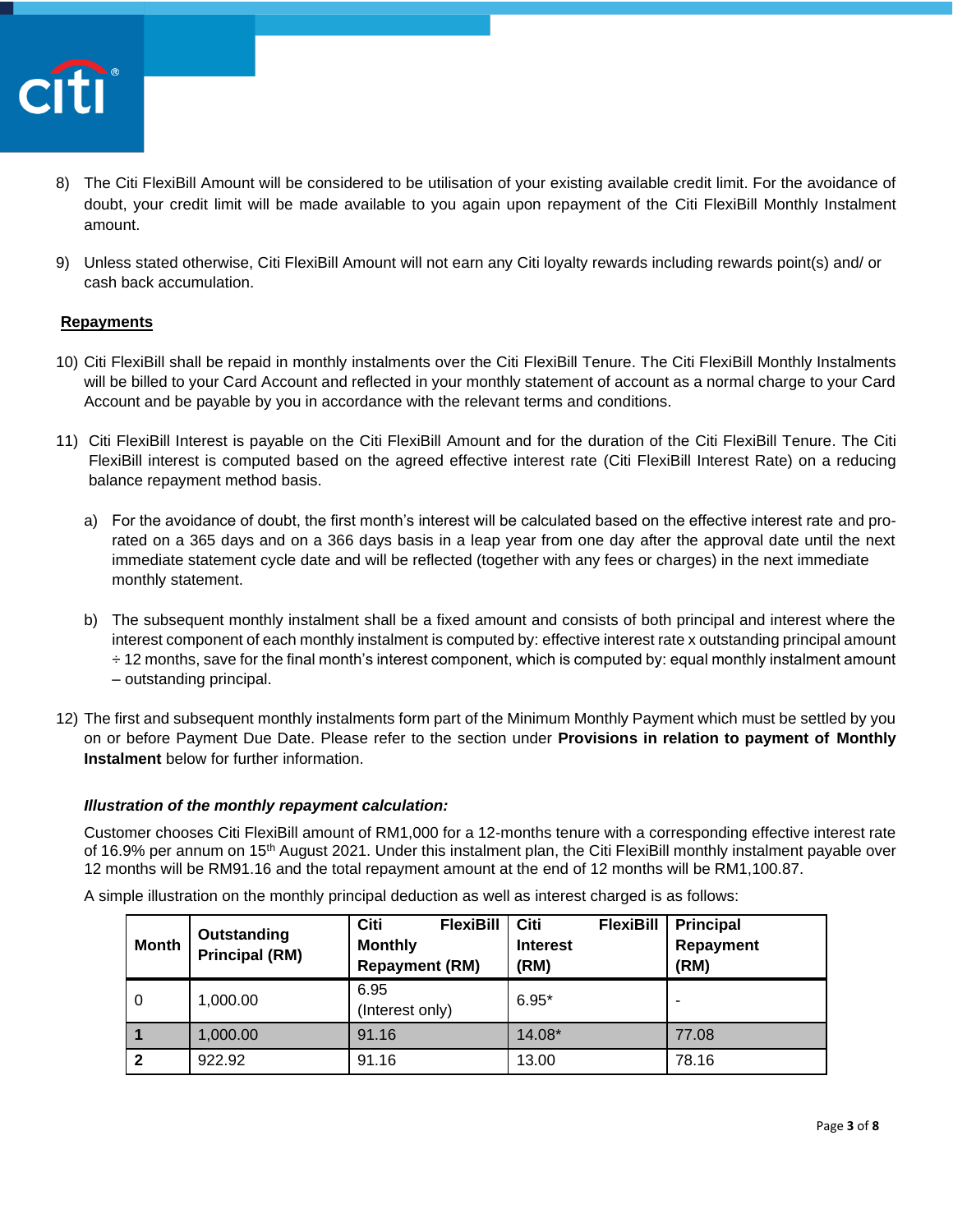

| $\mathbf{3}$    | 844.76 | 91.16    | 11.90  | 79.26    |
|-----------------|--------|----------|--------|----------|
| 4               | 765.50 | 91.16    | 10.78  | 80.38    |
| $5\phantom{.0}$ | 685.12 | 91.16    | 9.65   | 81.51    |
| 6               | 603.61 | 91.16    | 8.50   | 82.66    |
| $\overline{7}$  | 520.95 | 91.16    | 7.34   | 83.82    |
| 8               | 437.13 | 91.16    | 6.16   | 85.00    |
| 9 <sup>°</sup>  | 352.13 | 91.16    | 4.96   | 86.20    |
| 10              | 265.93 | 91.16    | 3.75   | 87.41    |
| 11              | 178.52 | 91.16    | 2.51   | 88.65    |
| 12              | 89.87  | 91.16    | 1.29   | 89.87    |
| <b>Total</b>    |        | 1,100.87 | 100.87 | 1,000.00 |

\*Example: Statement cycle falls on the 30<sup>th</sup> of the month and your Citi FlexiBill was approved on 15<sup>th</sup> of the month.

Interest payable for the first month's instalment will be pro-rated calculated from one day after the date of approval (16th Aug 2021) to the 1st statement date (30th Aug 2021):

15/365 x 16.9% x RM1,000 = RM6.95

The interest charged from 31<sup>st</sup> August 2021 to 30<sup>th</sup> September 2021 will be computed based on:

 $1/12 \times 16.9\% \times RM1,000 = RM14.08$ 

- 13) Save for the first month's interest, during the Citi FlexiBill Tenure, the Citi FlexiBill Amount and Citi FlexiBill Interest will be billed to your Citi Credit Card Account by way of equal monthly instalments (excluding first month's interest) – i.e. the Citi FlexiBill Monthly Instalments and will appear in your monthly statement of account. The Citi FlexiBill Tenure and/or the Citi FlexiBill Monthly Instalment cannot be varied without our consent and are subject to approval.
- 14) While the Citi FlexiBill continues, the Interest Rate that applies to the Citi FlexiBill Balance will be the Citi FlexiBill Interest Rate. The Citi FlexiBill Interest Rate is locked-in at the point of approval, i.e. any changes to the Citi FlexiBill Interest Rate after the approval of your Citi FlexiBill application is not applicable to the approved Citi FlexiBill amount.

## **Provisions in relation to Payment of Monthly Instalment**

- 15) The Citi FlexiBill forms part of your Minimum Monthly Payment and **must be paid in full on or before the Payment Due Date**.
- 16) **We will charge the Citi FlexiBill Interest and/ or fee (as disclosed) during its entire Citi FlexiBill Tenure and no additional fees and interest will be charged, ONLY if you pay in full the Current Balance by the Payment Due Date every month until you have paid the Citi FlexiBill Amount in full. However, if you pay (or had paid) an amount that is:**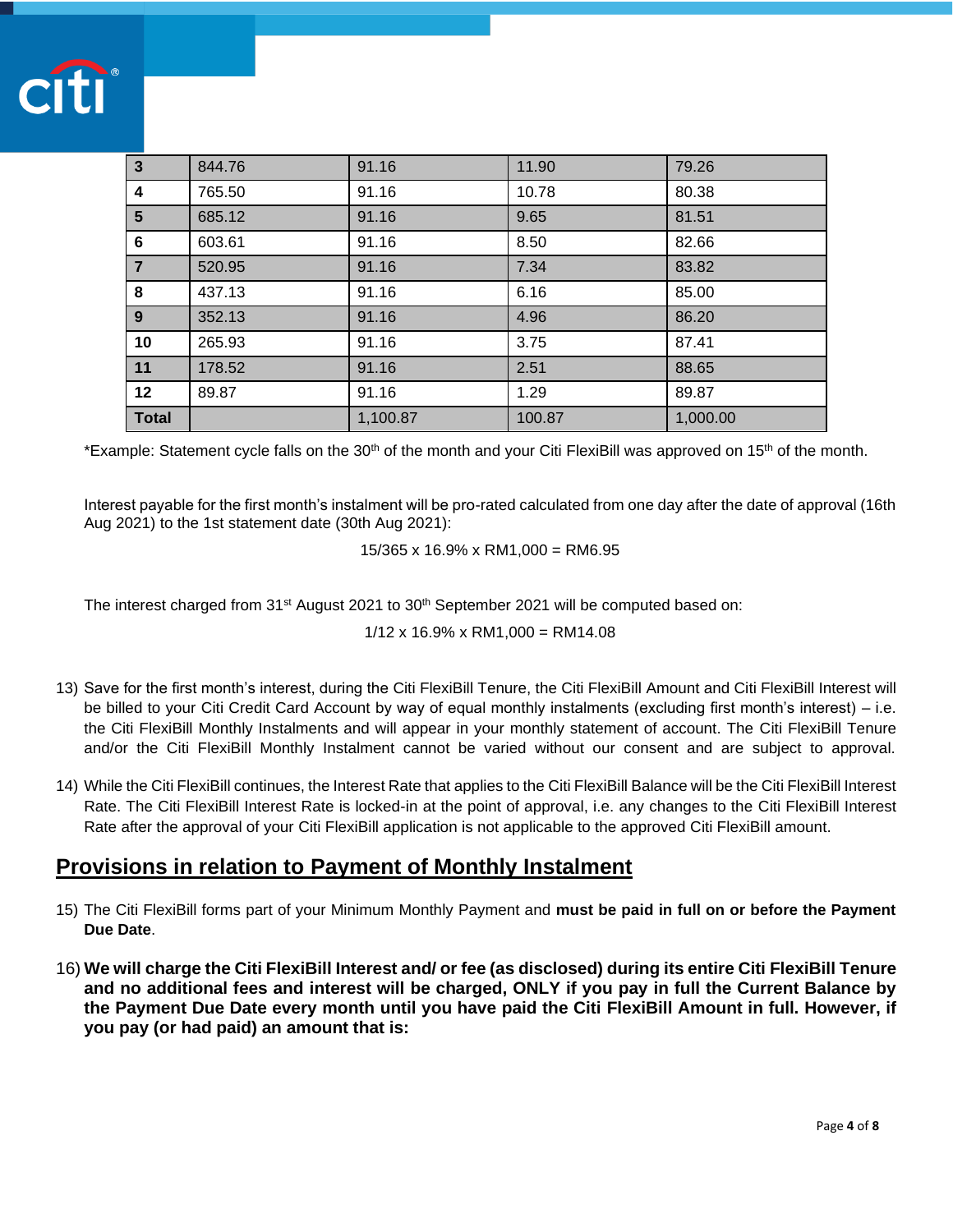

- **a) equal to or greater than the Minimum Monthly Payment but less than the Current Balance indicated in your current (or previous) monthly statement, the billed Citi FlexiBill Monthly Instalment in your current monthly statement will be subject to Finance Charges. Finance Charges will be charged to you at the rate as specified in the Citi Credit Cards Terms and Conditions and will be calculated from one day after the date the sums owed are posted on your monthly statement to one day before payment date. Interest will be compounded on a monthly basis. Refer to scenario 2 in the illustration below.**
- **b) less than the Minimum Monthly Payment as reflected in your current (or previous) monthly statement of Account, the billed Citi FlexiBill Monthly Instalment in your current monthly statement will be subject to Finance Charges. Finance Charges will be charged to you at the rate specified in the Citi Credit Card Terms and Conditions and will be calculated from one day after the date the sums owed are posted on your monthly statement to one day before payment date. Additionally, any unpaid portion of the Citi FlexiBill Monthly Instalment will also be subject to Finance Charges calculated from the payment date to the next statement date. Usual Late Payment Charges will also apply and your credit records will reflect payment delinquency. Refer to scenario 3 in the illustration below.**

### *Illustration: Customer statement cycle falls on 1st of each month.*

Assuming your Citi FlexiBill Monthly Instalment (includes both Citi FlexiBill Amount and Citi FlexiBill Interest) is RM1000.

| Statement date: 1 <sup>st</sup> March 2021                                |                             |
|---------------------------------------------------------------------------|-----------------------------|
| <b>Other Retail Spend</b>                                                 | RM1000                      |
| March Monthly Instalment                                                  | RM1000                      |
| <b>Total Current Balance</b>                                              | RM2000                      |
| Minimum Monthly Payment<br>(5% of Retail Spend + 100% Monthly Instalment) | RM1050                      |
| Payment Due Date                                                          | 21 <sup>st</sup> March 2021 |

Note: for all scenarios below, we assume customer's Finance Charges rate is 15%p.a..

#### **Scenario 1: You made full payment to the total Current Balance before Payment Due Date**

| Statement date: 1st April 2021 |                                           |                           |  |
|--------------------------------|-------------------------------------------|---------------------------|--|
| <b>Transaction date</b>        | <b>Transaction description</b>            | <b>Transaction amount</b> |  |
| $10th$ Mar 21                  | Payment                                   | RM2000                    |  |
| $1st$ Apr 21                   | Citi FlexiBill Monthly Instalment (April) | RM1000                    |  |
| $1st$ Apr 21                   | Finance charges on Monthly Instalment     | RM 0                      |  |

## **Scenario 2: You made payment equal to or greater than the Minimum Monthly Payment due but less than the Current Balance**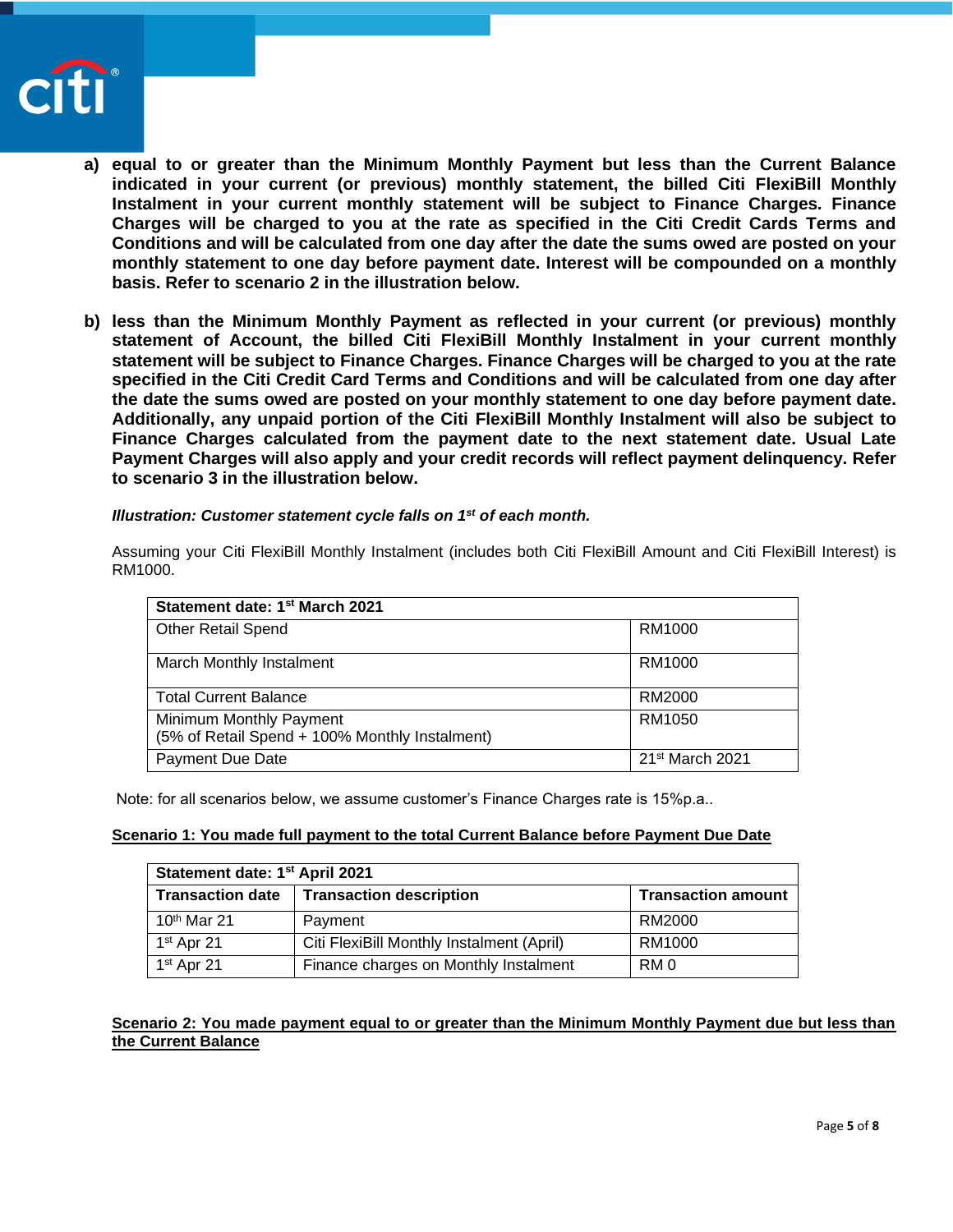

For scenario 2, Finance Charges will be charged to you at 15% p.a. and will be calculated from one day after the date the April Monthly Instalment is posted on your monthly statement (2nd April) to one day before payment date (9th April).

| Statement date: 1 <sup>st</sup> April 2021 |                                             |                           |  |
|--------------------------------------------|---------------------------------------------|---------------------------|--|
| <b>Transaction date</b>                    | <b>Transaction description</b>              | <b>Transaction amount</b> |  |
| $10th$ March 2021                          | Payment                                     | RM1050                    |  |
| 1 <sup>st</sup> April 2021                 | Citi FlexiBill Monthly Instalment (April)   | RM1000                    |  |
| 1 <sup>st</sup> April 2021                 | Finance charges on April Monthly Instalment | RM <sub>0</sub>           |  |

\*No finance charges since finance charges for monthly instalments commence from one day after posting date

| Statement date: 1 <sup>st</sup> May 2021 |                                             |                           |
|------------------------------------------|---------------------------------------------|---------------------------|
| <b>Transaction date</b>                  | <b>Transaction description</b>              | <b>Transaction amount</b> |
| 10th April 2021                          | Payment                                     | RM1050                    |
| 1 <sup>st</sup> May 2021                 | Finance charges on April Monthly Instalment | RM 3.29*                  |

\* RM1000 [April Monthly Instalment] × 15% × 8 days *[from 2nd April – 9 th April]* / 365 days

### **Scenario 3: You made payment less than the Minimum Monthly Payment Due**

For scenario 3, Finance Charges will be charged to you at 15% p.a. and will be calculated from one day after the date the March Monthly Instalment is posted on your monthly statement (2<sup>nd</sup> March) to one day before payment date (9th March).

Additionally, any unpaid portion of the March Monthly Instalment will also be subject to Finance Charges calculated from the payment date (10<sup>th</sup> March) to the next statement date (1<sup>st</sup> April).

| Statement date: 1 <sup>st</sup> April 2021 |                                             |                           |
|--------------------------------------------|---------------------------------------------|---------------------------|
|                                            | Transaction date   Transaction description  | <b>Transaction amount</b> |
| $10th$ Mar 21                              | Payment                                     | RM500                     |
| $1st$ Apr 21                               | Finance charges on March Monthly Instalment | RM 8.01*                  |

\* RM1000 [March Monthly Instalment] × 15% × 8 days *[2nd March - 9 th March]* / 365 days + (RM1000 - RM500 [Payment]) × 15% × 23 days *[from 10th March - 1st April]* / 365 days

- c) if you make part payments of the Current Balance, the part payment will be allocated to pay off the balances attracting the highest interest rate to the lowest in the following order: taxes, followed by the Cash Advance, Monthly Instalments under credit card instalment plans, revolving balance(s) attracting the highest interest rate to the lowest interest rate (and in the case of same interest rate, the order will start from the earliest to the latest transaction date). Payment received will be applied towards settlement of outstanding finance charges (or interest) followed by outstanding principal balance and fees and charges.
- d) if you fail to pay the Minimum Monthly Payment in full by the Payment Due Date, you will be in default ("Instalment Default Payment").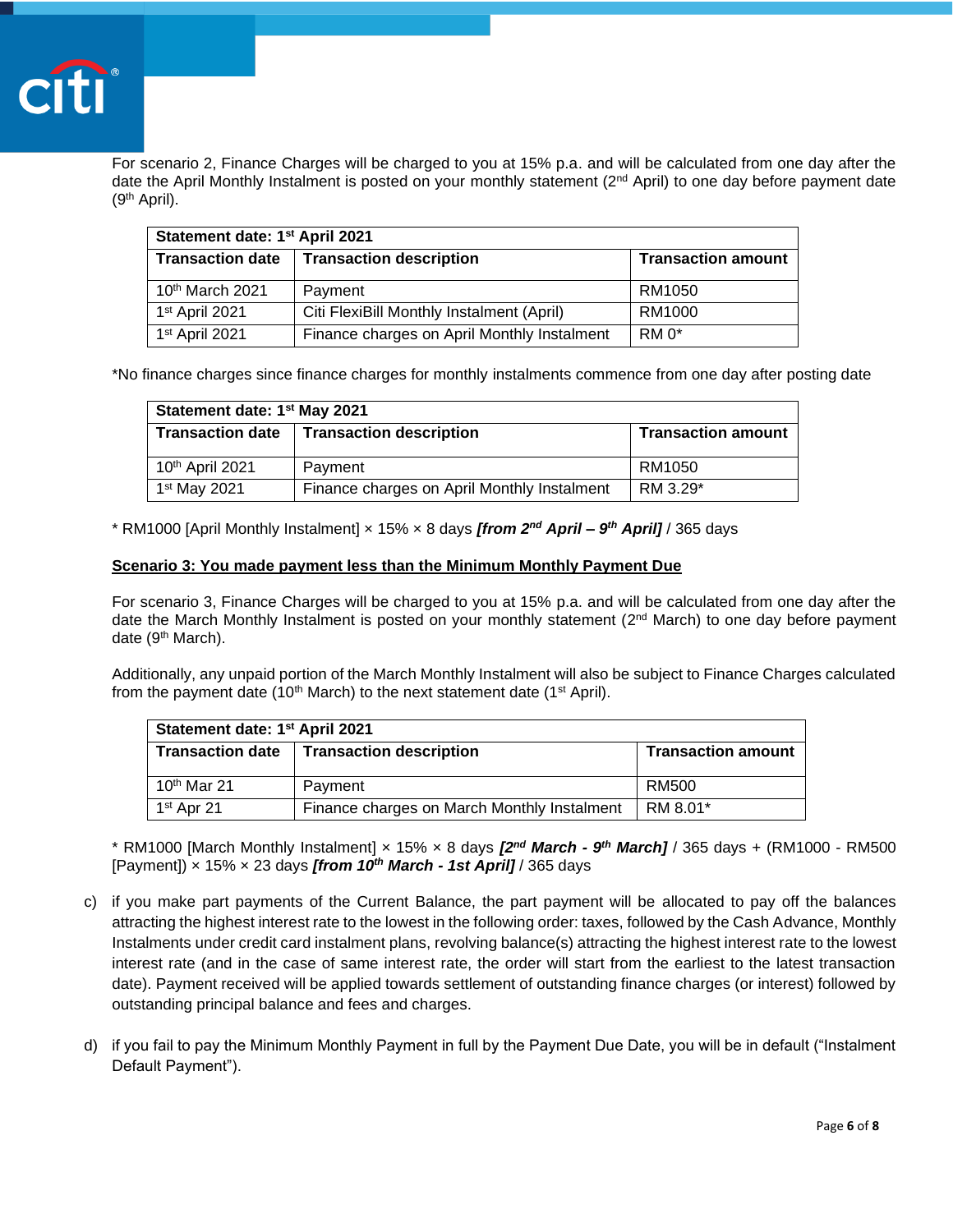

- 17) In the event of **three (3) or more consecutive** instalment default payments, you must immediately pay to us all monies due and owing under the Citi FlexiBill (including any Finance Charges, Citi FlexiBill Balance including total unbilled principal and all other monies due under Citi FlexiBill).
- 18) To the fullest extent permitted by law, we are entitled at any time to reasonably vary the rates, manner and time of payment and/or modes of computation stated here in any manner by giving you adequate prior written notice (for example, to vary the fees or charges rates within such range or rates approved by Bank Negara Malaysia). The manner of notice, time of effect and the effect of such variation would be in accordance with the terms of this agreement.
- 19) The Citi FlexiBill are valid only up till Citi FlexiBill Tenure or any other extended date(s) as we may reasonably specify from time to time. To avoid doubt:
	- a) we are not obliged to extend the Citi FlexiBill Tenure; and
	- b) we reserve the right to replace wholly or in part any Citi FlexiBill by another scheme, whether similar or not (subject to your acceptance of the same), or to withdraw it altogether (by notifying you of the same).
- 20) To the fullest extent permitted by law, we will not be responsible for and we disclaim all liability to any actions, claims, damages, costs, charges and expenses which you may suffer, sustain or incur by reason of your enrolment in the Citi FlexiBill save where the same is caused by any breach or negligence by us.

## **Early Termination or Cancellation**

- 21) Subject to our approval, you can ask us to cancel your Citi FlexiBill at any time or opt for early settlement of the Citi FlexiBill Amount by contacting CitiPhone Banking or such other method as we may reasonably determine from time to time.
- 22) Upon such cancellation or early termination of the Citi FlexiBill, unless we inform you otherwise, you must pay us the total outstanding principal under the Citi FlexiBill together with any other outstanding fees and charges (if any) with **up to** 5% of the total outstanding principal under the Citi FlexiBill at the point of early termination or cancellation, which will be charged to your Credit Card Account immediately upon cancellation or early termination.
- 23) Without prejudice to the above, if you are in breach of any provisions of this agreement or the Citi Credit Cards Terms and Conditions or in the event of termination of the Citi Credit Card Account (whether voluntarily or involuntarily), the Citi FlexiBill Balance and any Finance Charge will immediately become due and payable by you. If we reasonably deem fit, we may charge such amounts due to us to your Card Account.

## **Other Terms and Conditions**

- 24) The Cardholder may have more than one Citi FlexiBill Monthly Instalment at any one time under the Citi FlexiBill program as long as the Cardholder qualifies for the Citi FlexiBill in accordance with these terms and conditions.
- 25) Despite the provisions relating to respective rates, tenure, the manner and time of payment and modes of computation referred to here, to the full extent permitted by applicable law, Citibank is entitled at any time and from time to time to vary such rates, tenure, manner and time of payment and/or modes of computation in any manner by giving adequate prior notice to the Cardholder. Without prejudice to the provisions set out in the Citi Credit Cards Terms and Conditions on Communications, the manner of notice, time of effect and the effect of such variation would be in accordance with